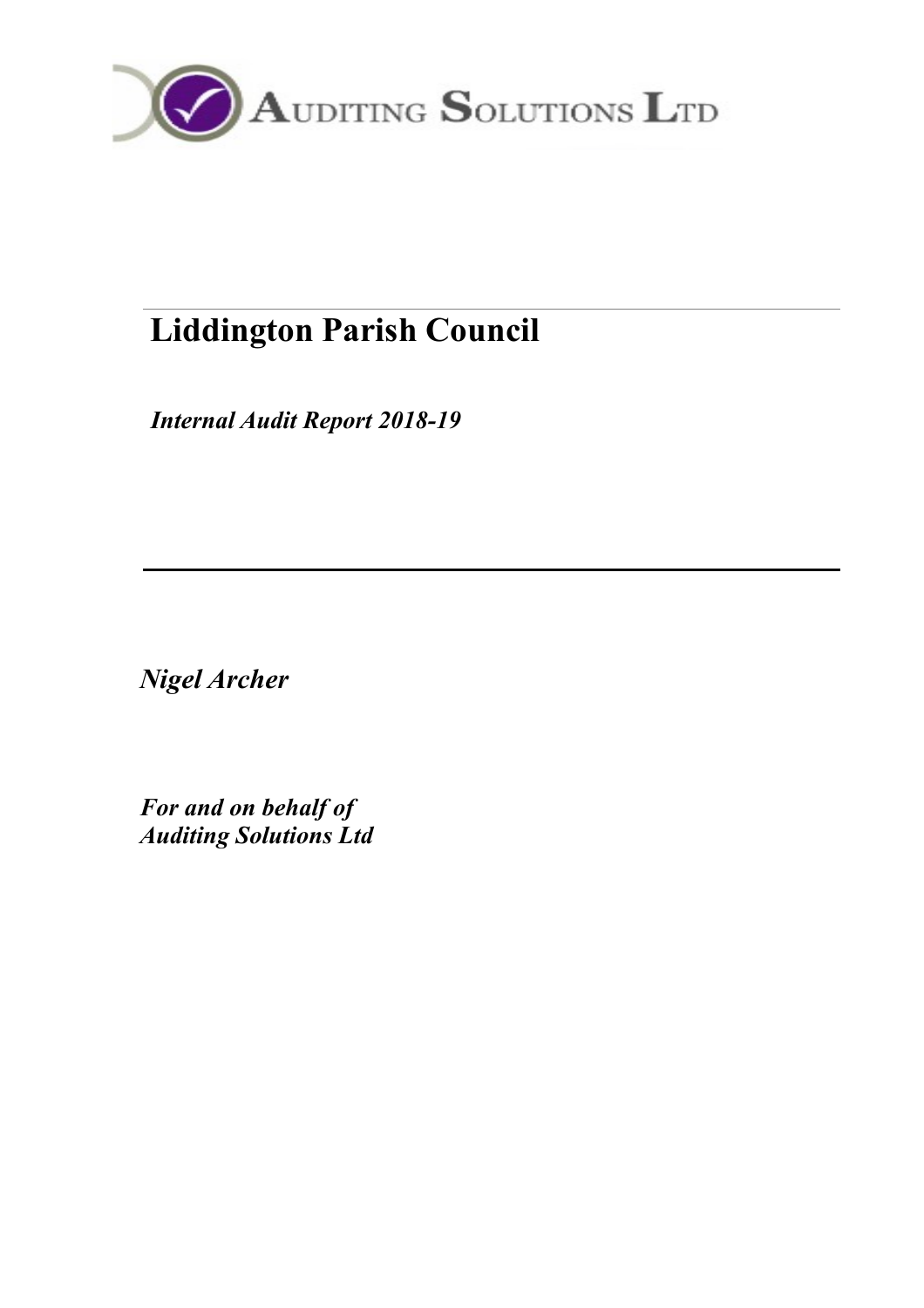This report has been prepared for the sole use of Liddington Parish Council. To the fullest extent permitted by law, no responsibility or liability is accepted by Auditing Solutions Ltd to any third party who purports to use or rely on, for any reason whatsoever, this report, its content or conclusions.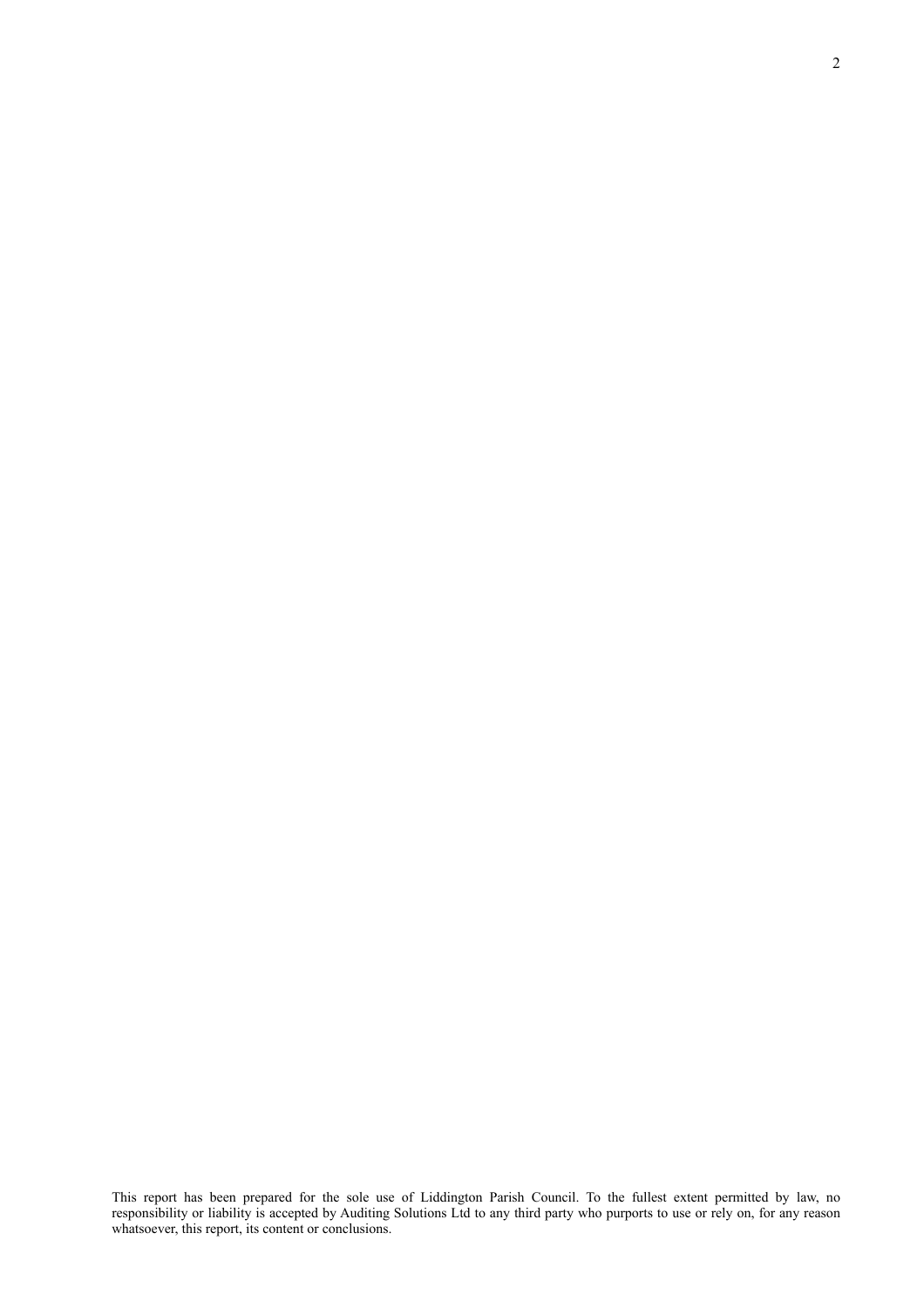### **Background and Scope**

The Accounts and Audit Arrangements introduced from 1st April 2001 require all Parish Councils to implement an independent internal audit examination of their Accounts and accounting processes annually. The Council implemented the process at its outset, and, following a re-quoting exercise, has reappointed us, at Auditing Solutions Ltd, to provide the service to the Council for 2017-18 and beyond

This report records detail of the work undertaken for the year at our offices, further to the provision of the file of books and records by the Clerk, on 18th May 2019.

### **Internal Audit approach**

In undertaking our review we have, as previously, had regard to the materiality of transactions and their susceptibility to potential mis-recording or misrepresentation in the year-end Statement of Accounts and Annual Governance and Accountability Return (AGAR in short). However, in view of the relatively low number of transactions throughout the year, we have employed direct substantive testing techniques again this year

### **Overall Conclusion**

There are no significant issues arising to warrant any formal comment or recommendation and we have duly "signed off" the Internal Audit Report at Page 4 of the AGAR with positive assurances in each relevant category, returning the original document and files of working papers to the Clerk for submission to members for approval.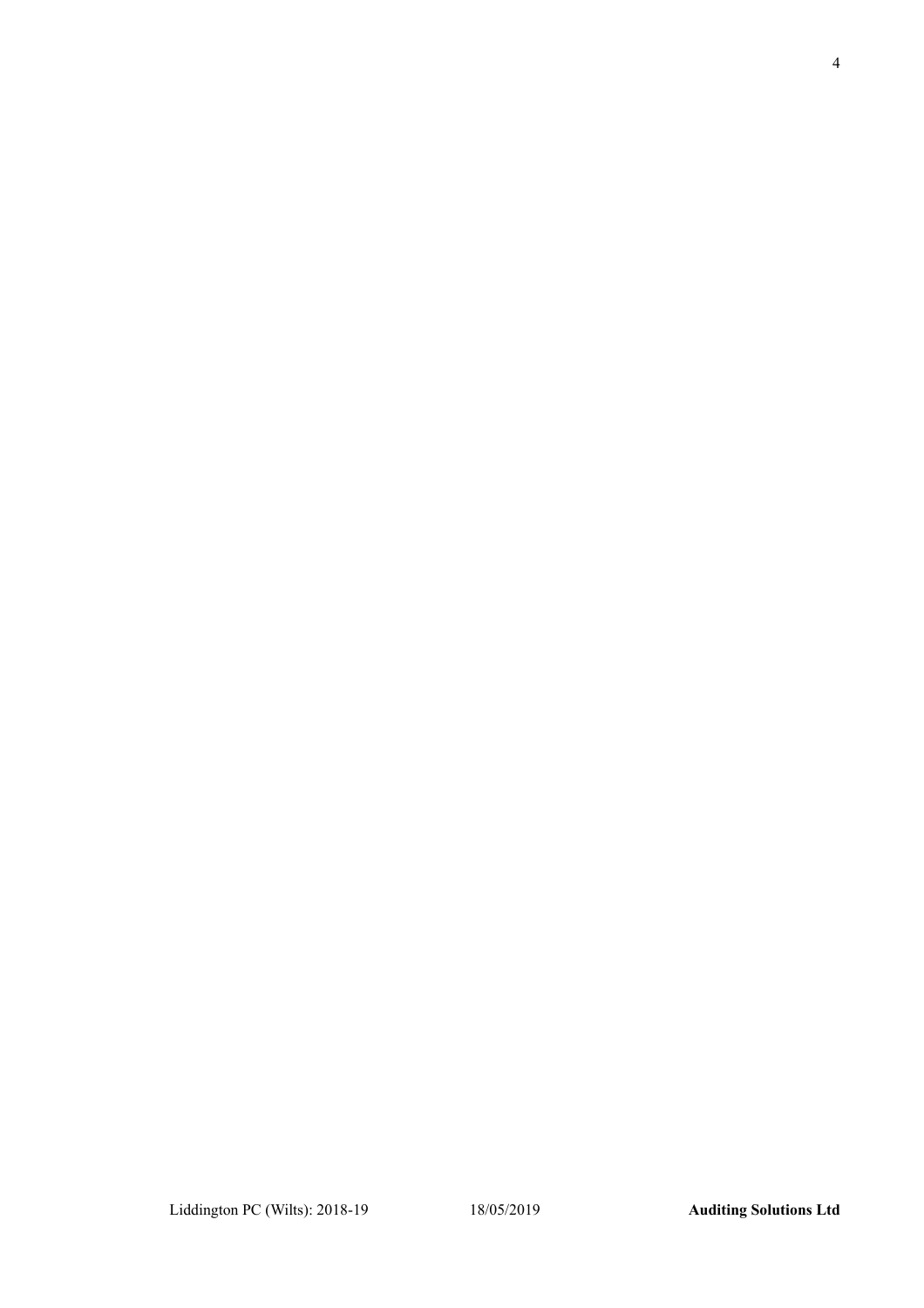# **Detailed Report**

### **Accounting Records and Bank Reconciliations**

The Clerk has continued to maintain the Council's financial records using a spreadsheet based system, which we consider appropriate for purpose containing, as it does, relevant analysis to assist in the production of a detailed Statement of Accounts at the financial year-end and a basis for the routine monitoring of actual income and expenditure against the approved budget.

- $\geq$  In order to verify the accuracy of the year-end detail disclosed in the AGAR, we have checked and agreed detail of all transactions in the cashbook to the bank statements for the year; and
- $\geq$  We are pleased to note that members continue to be provided with quarterly bank reconciliations and have checked and agreed the position as at 31st March 2019 to the relevant Lloyds Bank's Treasurers and Instant Access Account statements.

#### *Conclusions*

*There are no issues arising from this area of our review work.* 

### **Review of Corporate Governance**

There has been a wealth of legislation in the past few years including, inter alia, a further revision to the Member's Code of Conduct following issue of the Localism Act 2011, Freedom of Information Act and associated Scheme of Publication, the revised Accounts and Audit Regulations and the Contract Publication requirement. Our objective in this area is to ensure that the Council has complied with all extant legislation and has developed and maintained an appropriate governance regime.

- $\triangleright$  We have examined the Council's minutes for the year to ensure that no issues exist or are developing that may have an adverse effect on the Council's financial stability either currently or in the foreseeable future, also that, as far as we may reasonably expect to ascertain: no such issues were identified;
- $\triangleright$  We are pleased to acknowledge the formal feedback to our Governance Questionnaire as part of the updated internal audit programme and consider the responses to be more than adequate with evidence of effective governance control by members; and
- $\triangleright$  We note that updated Standing Orders and Financial Regulations have been prepared and were formally considered by the Council at its meeting in May 2018.

#### *Conclusions*

#### *There are no issues arising from this area of our review work.*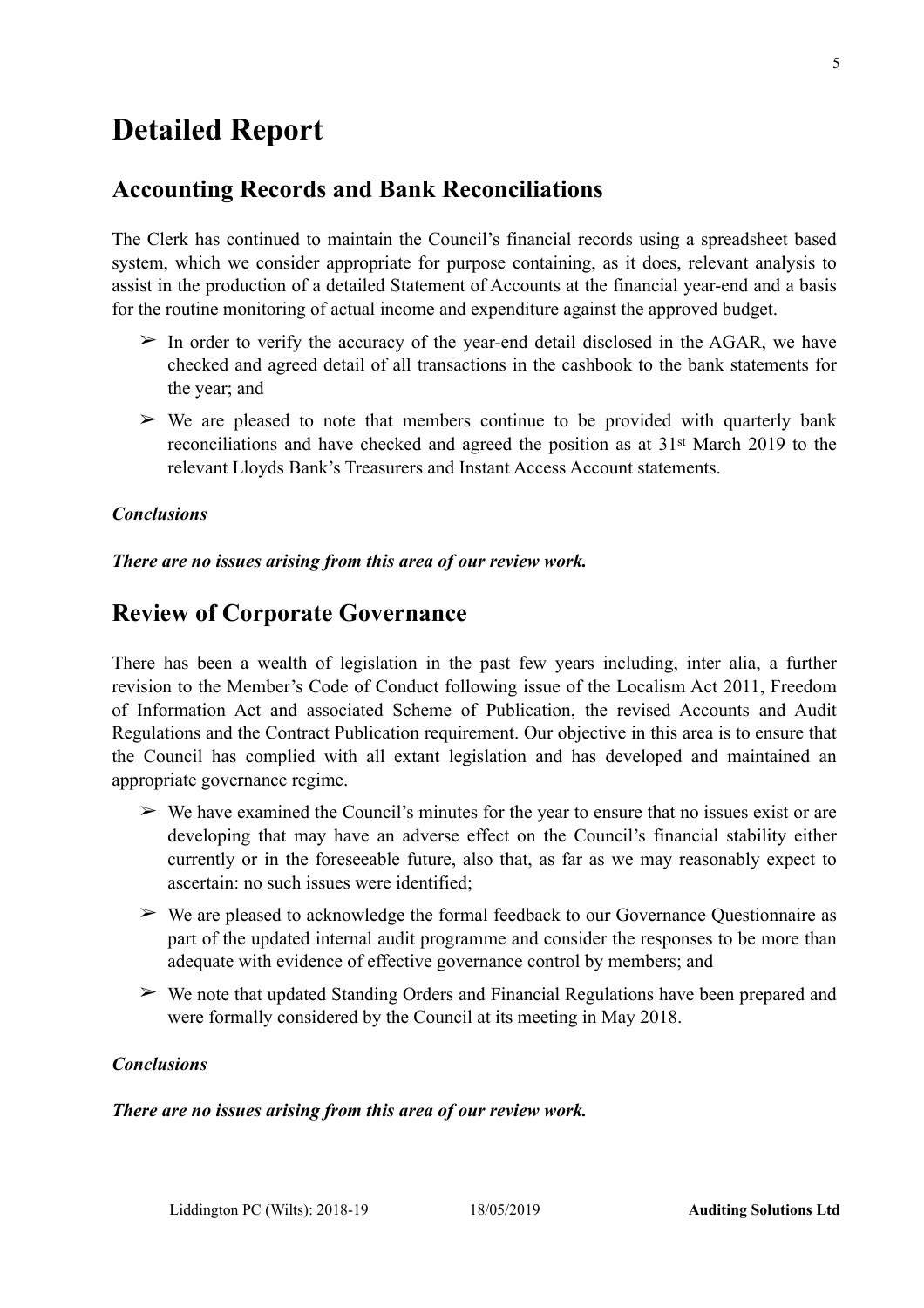# **Review of Payments**

Our aim here is to ensure that: -

- $\geq$  Council resources are released in accordance with the Council's approved procedures and budgets;
- $\geq$  Payments are supported by appropriate documentation, either in the form of an original trade invoice or other appropriate form of document confirming the payment as due and/ or an acknowledgement of receipt;
- $\geq$  All discounts due on goods and services supplied are identified and appropriate action taken to secure the discount: we have also examined the purchase ledger detail to ensure that detail is in line with the nominal accounts; and
- $\triangleright$  VAT has been appropriately identified for periodic recovery.

Due to the relatively low number of annual transactions, we have examined all payments in the year to ensure compliance with the above criteria and are pleased to record that no significant issues have been identified.

We are pleased to note that the Clerk has previously submitted the annual VAT recovery claim to HMRC for 2017-18 (in the sum of £1,580, which was duly repaid in May 2018) and that the claim for 2018-19 will be submitted shortly.

### *Conclusions*

*There are no issues arising from this area of our review work.* 

# **Assessment and Management of Risk**

We have previously recorded that Risk Assessments had been periodically reviewed and readopted in 2014-15 and are pleased to note from our examination of minutes and other documentation provided that these have again been considered and approved, most recently at the Full Council meeting in May 2018. Additionally, we also note that specific village event assessments have been approved (in September 2018) to cater for the use of volunteers.

We note that insurance cover is provided by Ecclesiastical: we have examined the 2018-19 policy schedule (to 31st May) and consider that an appropriate level of cover exists for the Council's current needs, with both Public Liability and Employer's Liability at £10 million, Fidelity Guarantee at £150,000 and Business Interruption at £10,000.

### *Conclusions*

#### *There are no issues arising from this area of our review work.*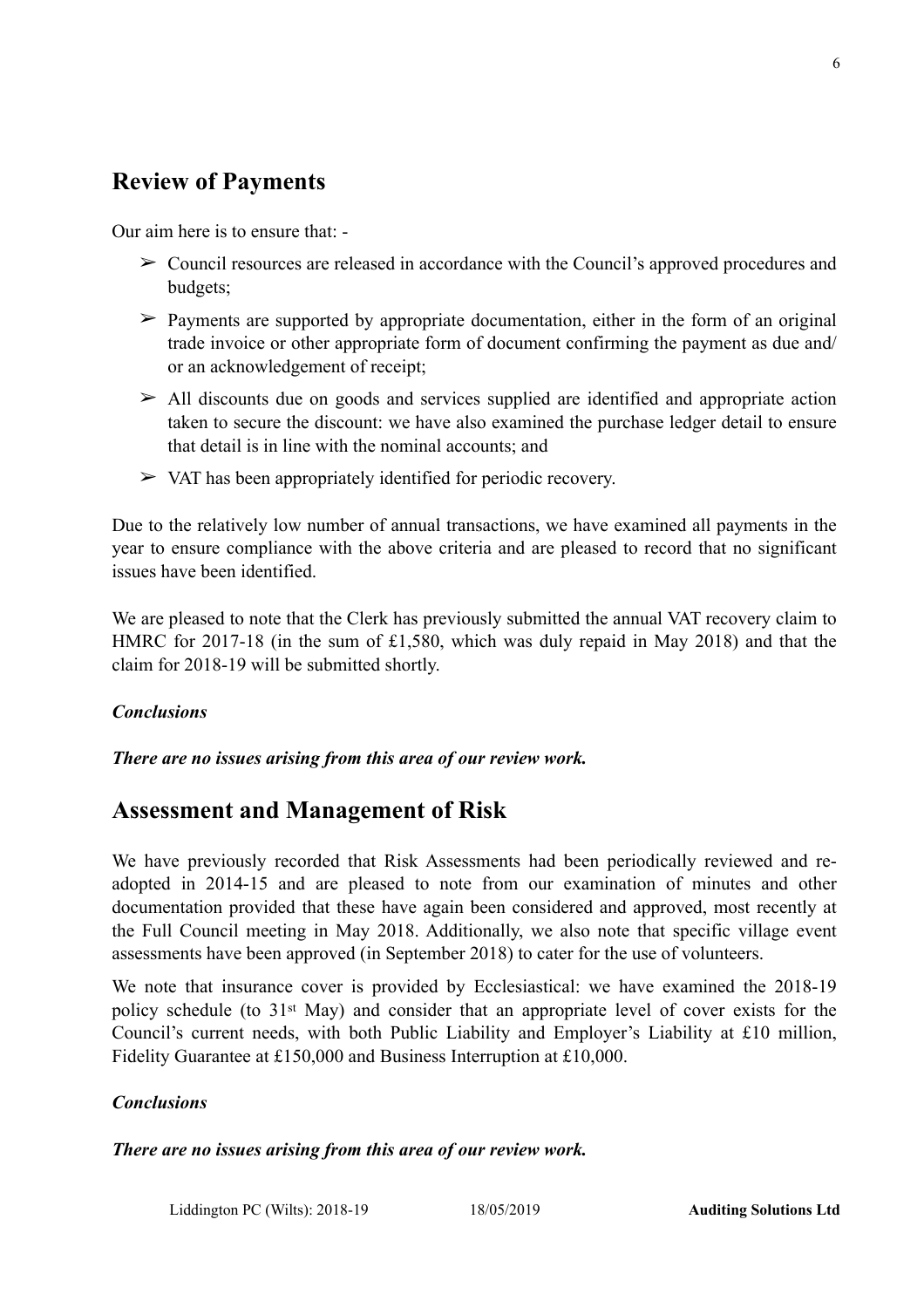# **Budgetary Control and Reserves**

We note that members have considered the budgetary and Precept requirements for 2019-20 in detail, formally adopting the latter at £10,201, excluding the Council Tax Support Grant due of £455, and that this was properly recorded in the minutes of the January 2019 meeting.

We are also pleased to note that quarterly budget monitoring reports continue to be provided to members

Finally in this area, we note that Total Reserves as at 31<sup>st</sup> March 2019 (equally matched by cash at bank balances) stood at £18,500, which is lower than the opening position due to the planned expenditure on new play equipment of more than £12,000 but still represents more than twelve months budgetary expenditure at present.

### *Conclusions*

*There are no issues arising from this area of our review work.* 

### **Review of Income**

The Council has very limited sources of income, basically just the Precept, Support Grant and VAT recoveries, none of which require additional internal audit examination, other than agreement to bank statements and supporting documentation, which has been undertaken as recorded earlier in this report.

### *Conclusions*

*There are no issues arising from this area of our review work.* 

# **Petty Cash Account**

The Council does not operate a formal petty cash account, any "out-of-pocket expenses" incurred by the Clerk being reimbursed periodically through the routine payment process, detail of which we have checked and agreed in full for the year as noted earlier in this report.

### *Conclusions*

*There are no issues arising from this area of our review work.* 

# **Review of Staff Salaries**

Liddington PC (Wilts): 2018-19 18/05/2019 **Auditing Solutions Ltd**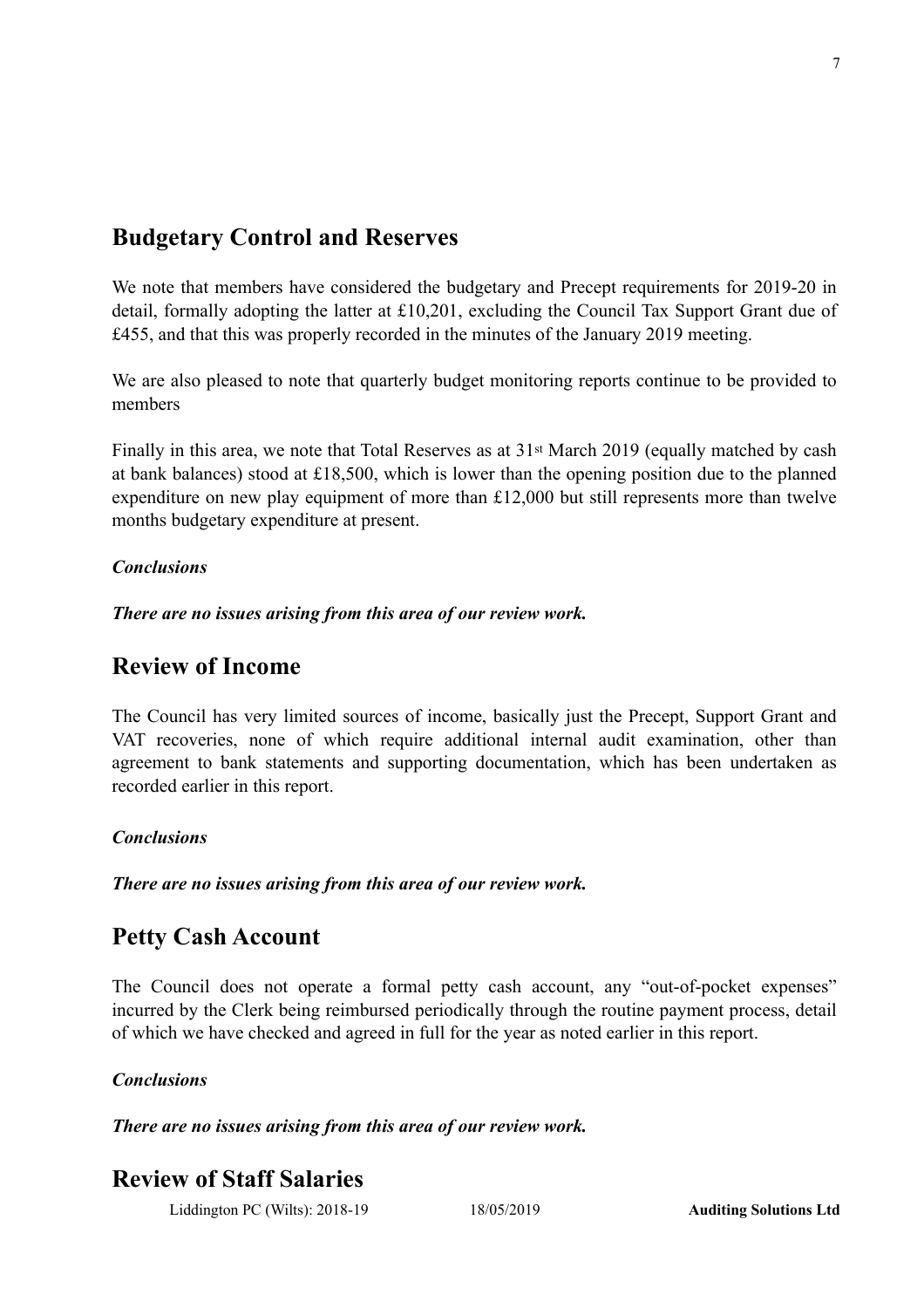Our aim here is to ensure that the Clerk is paid in accordance with the terms of their appointment and that, where appropriate, Income Tax and National Insurance deductions have been correctly deducted and paid over to HMRC accordingly.

The Clerk, who is part-time and has no other employment, is not required to operate a formal PAYE scheme due to low earnings and we have verified the four quarterly payments to her for the year from the timesheet / invoice supplied and approved in the same manner as other trade supplier payments to bank statements.

We have also previously examined the contract of employment and noted from prior year's minutes that members formally considered and approved appropriate amendment in January 2017, with no similar revisions arising in 2018-19.

### *Conclusions*

*There are no issues arising from this area of our review work.* 

### **Asset Registers**

The Accounts and Audit Regulations 1996 (as amended periodically) require that all Councils establish and maintain inventories/asset registers of buildings, land, plant and equipment, etc. owned by them.

We are pleased to note that an appropriate asset register is in existence and that this has been considered in detail, further to a full inventory check and review of title deeds and trust documents in a prior year and have concurred with the figure stated at Box 9, Page 6 of the current year's AGAR.

### *Conclusions*

*There are no issues arising from this area of our review work.* 

### **Investments and Loans**

The Council currently holds no "investment" requiring separate disclosure in the Statement of Accounts, nor does it have any loans either repayable by or to it.

### *Conclusions*

*There are no issues arising from this area of our review work.* 

# **Statement of Accounts and AGAR**

Liddington PC (Wilts): 2018-19 18/05/2019 **Auditing Solutions Ltd**